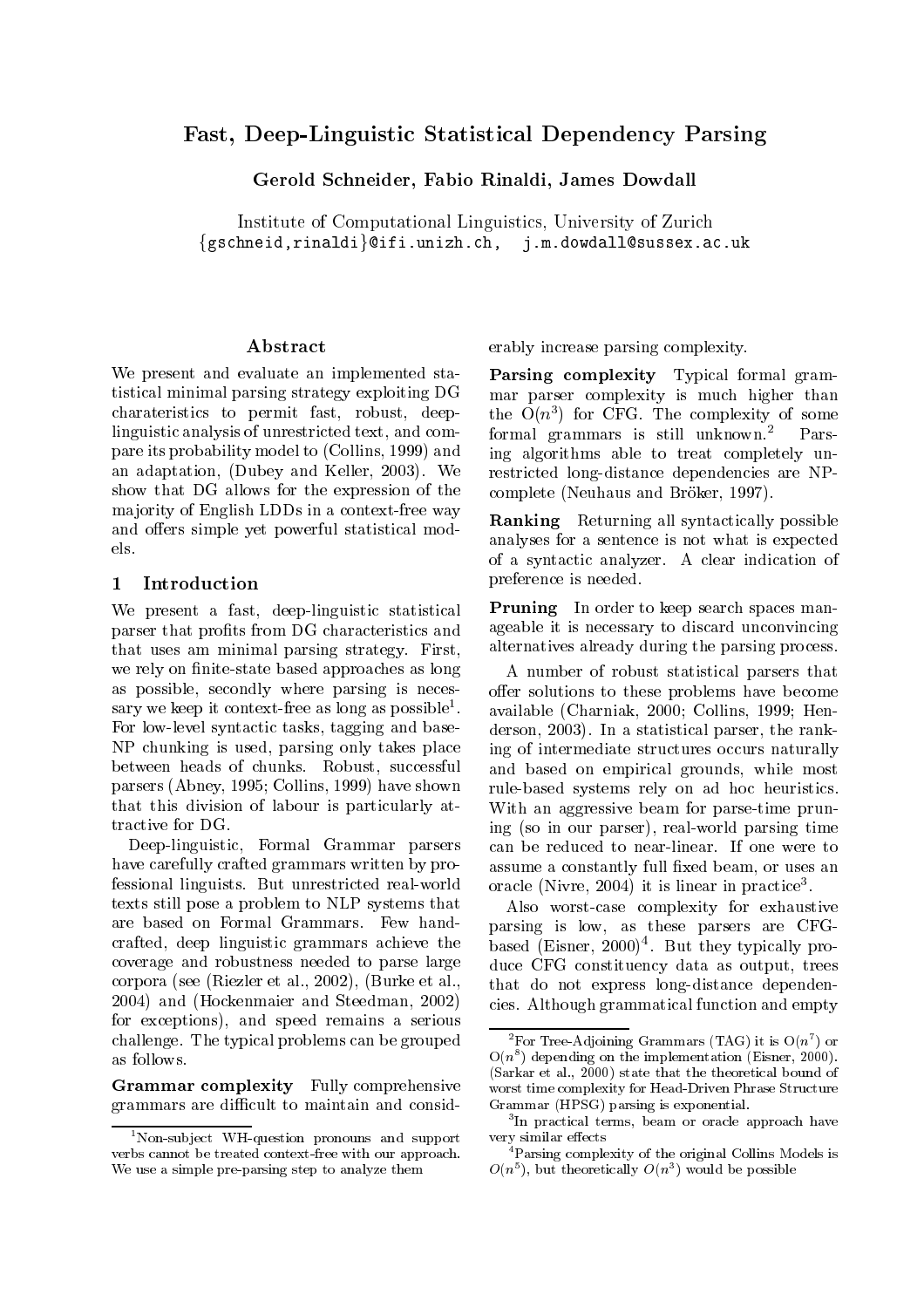|                   | Antecedent | POS.   |                   | Label Count | Description                                       | Example                                       |
|-------------------|------------|--------|-------------------|-------------|---------------------------------------------------|-----------------------------------------------|
|                   | NΡ         | NP     | *                 | 22.734      | NP trace                                          | $Sam$ was seen $*$                            |
|                   |            | NP     | *                 | 12.172      | NP PRO                                            | * to sleep is nice                            |
|                   | WHNP       | NP     | $*T*$             | 10.659      | WH trace                                          | the woman who you saw $T^*$                   |
| $\left( 4\right)$ |            |        | $*_{\mathrm{U}*}$ | 9.202       | Empty units                                       | $$25 * U*$                                    |
| (5)               |            |        | $\Omega$          | 7,057       |                                                   | Empty complementizers Sam said 0 Sasha snores |
| (6)               | S          | S      | $*T*$             | 5.035       | Moved clauses                                     | Sam had to go, Sasha said $^*T^*$             |
|                   | WHADVP     | ADVP   | $*T*$             | 3.181       | WH-trace                                          | Sam explained how to leave *T*                |
| (8)               |            | SBAR   |                   | 2,513       | Empty clauses                                     | Sam had to go, said Sasha (SBAR)              |
| (9)               |            | WHNP   | $\theta$          |             | 2,139 Empty relative pronouns the woman 0 we saw  |                                               |
| (10)              |            | WHADVP |                   |             | 726 Empty relative pronouns the reason 0 to leave |                                               |

Table 1: The distribution of the 10 most frequent types of empty nodes and their antecedents in the Penn Treebank (adapted from (Johnson, 2002)). Bracketed line numbers only involve LDDs as grammar artifact

nodes annotation expressing long-distance dependencies are provided in Treebanks such as the Penn Treebank (Marcus et al., 1993), most statistical Treebank trained parsers fully or largely ignore them<sup>5</sup> , which entails two problems: first, the training cannot profit from valuable annotation data. Second, the extraction  $\begin{bmatrix} 1 & 1 \end{bmatrix}$   $\begin{bmatrix} 1 & 1 \end{bmatrix}$   $\begin{bmatrix} 1 & 1 \end{bmatrix}$   $\begin{bmatrix} 1 & 1 \end{bmatrix}$   $\begin{bmatrix} 1 & 1 \end{bmatrix}$   $\begin{bmatrix} 1 & 1 \end{bmatrix}$   $\begin{bmatrix} 1 & 1 \end{bmatrix}$   $\begin{bmatrix} 1 & 1 \end{bmatrix}$ of long-distance dependencies (LDD) and the mapping to shallow semantic representations is not always possible from the output of these parsers. This limitation is aggravated by a lack of co-indexation information and parsing errors 2.2 across an LDD. In fact, some syntactic relations cannot be recovered on configurational grounds only. For these reasons, (Johnson, 2002) refers to them as "half-grammars".

An approach that relies heavily on DG characteristics is explored in this paper. It uses a hand-written DG grammar and a lexicalized probability model. It combines the low complexity of a CFG parser, the pruning and ranking advantages of statistical parsers and the ability to express the majority of LDDs of Formal Grammars. After presenting the DG bene fits, we define our DG and introduce our statistical model. Then, we give an evaluation.

# 2 The Benefit of DG Characteristics

In addition to some obvious benefits, such as the integration of chunking and parsing (Abney, 1995), where a chunk largely corresponds to a nucleus (Tesnière, 1959), or that in an endocentric theory projection can never fail, we present eight characteristics in more detail, which in their combination allow us to treat the majority  $2.4$ of English long-distance dependencies (LDD) in our DG parser Pro3Gres in a context-fee way.

The ten most frequent types of empty nodes cover more than 60,000 of the approximately 64,000 empty nodes of sections 2-21 of the Penn Treebank. Table 1, reproduced from (Johnson, 2002) [line numbers and counts from the whole Treebank added], gives an overview.

## No Empty Nodes

The fact that traditional DG does not know empty nodes allows a DG parser to use the  $\mathrm{eff}$ - $\text{crem } \text{ } \text{O}(n^2) \cup \text{rK} \text{ algorithm.}$ 

## Only Content Words are Nuclei

Only content words can be nuclei in a traditional DG. This means that empty units, empty complementizers and empty relative pronouns [lines 4,5,9,10] pose no problem for DG as they are optional, non-head material. For example, a complementizer is an optional dependent of the subordinated verb.

# 2.3 No External Argument, ID/LP

Moved clauses [line 6] are mostly PPs or clausal complements of verbs of utterance. Only verbs of utterance allow sub ject-verb inversion in af rmative clauses [line 8]. Our hand-written grammar provides rules with appropriate restrictions for them, allowing an inversion of the "canonical" dependency direction under welldefined conditions, distinguishing between ordre linéaire (linear precedence(LP)) and ordre structural (immediate dominance(ID)). Fronted positions are available locally to the verb in a theory that does not posit a distinction between internal and external arguments.

## **Exploiting Functional DG Labels**

The fact that dependencies are often labeled is a main difference between DG and constituency. We exploit this by using dedicated labels to model a range of constituency LDDs, relations

<sup>5</sup> (Collins, 1999) Model 2 uses some of the functional labels, and Model 3 some long-distance dependencies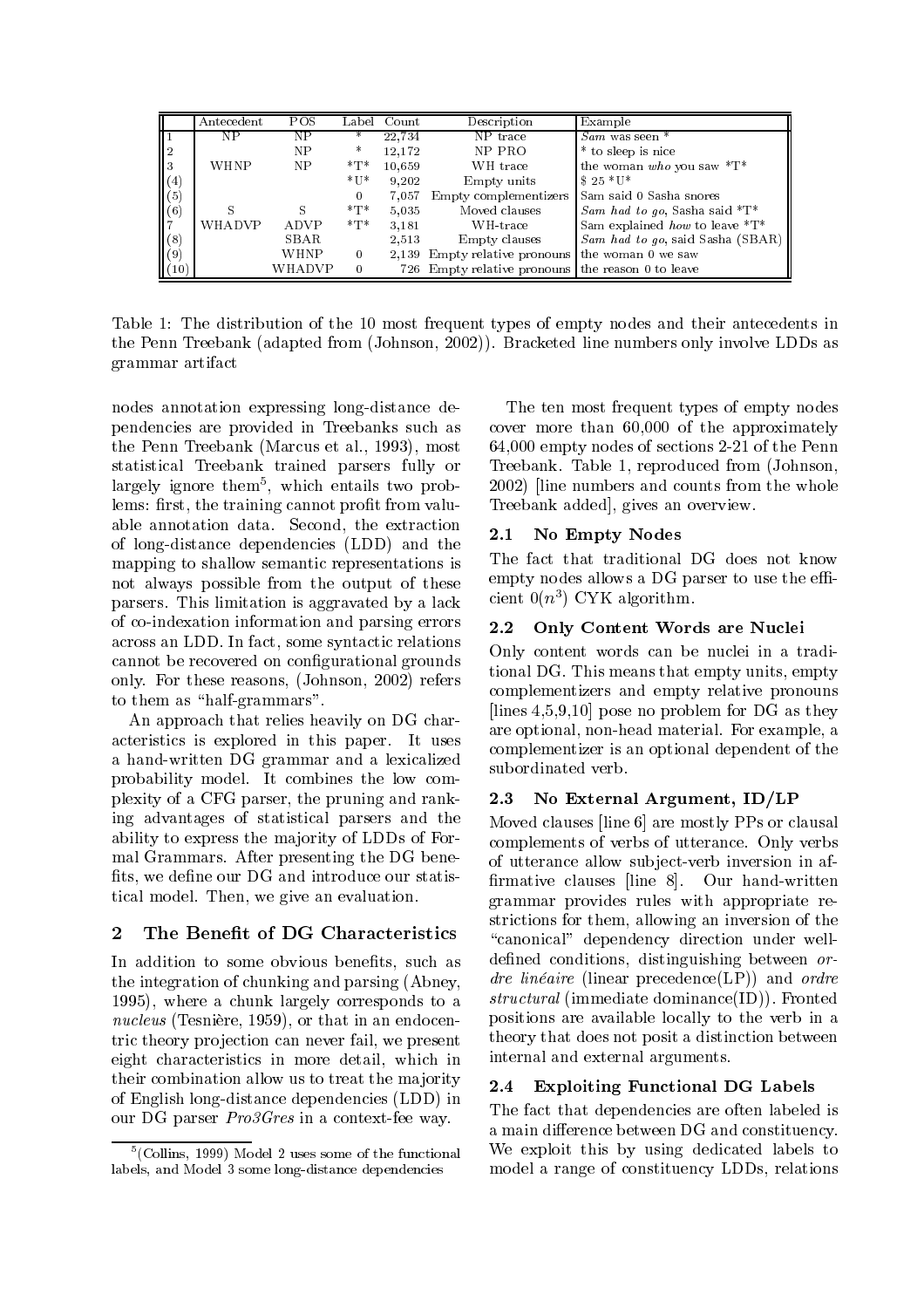| Relation            | Label   | Example           |
|---------------------|---------|-------------------|
| verb-subject        | subi    | he sleeps         |
| verb-first object   | obi     | sees it           |
| verb-second object  | obj2    | gave (her) kisses |
| verb-adjunct        | adi     | ate yesterday     |
| verb-subord, clause | sentobi | saw (they) came   |
| verb-prep. phrase   | pobi    | slept in bed      |
| noun-prep. phrase   | modpp   | draft of paper    |
| noun-participle     | modpart | report written    |
| verb-complementizer | compl   | to eat apples     |
| noun-preposition    | prep    | to the house      |

Table 2: Important Pro3Gres Dependency types

spanning several constituency levels, including empty nodes and functional Penn Treebank labels, by a purely local DG relation T. The selective mapping patterns for MLE counts of passive subjects and control subjects from the Penn Treebank, the most frequent NP traces [line 1], are e.g. (@ stands for arbitrary nestedness):



Our approach employs finite-state approximations of long-distance dependencies, described in (Schneider, 2003) for DG and (Cahill et al., 2004) for Lexical Functional Grammar (LFG)It leaves empty nodes underspecified but largely recoverable. Table 2 gives an overview of important dependencies.

## 2.5 Monostratalism and Functionalism

While multistratal DGs exist and several dependency levels can be distinguished (Mel'cuk, 1988) we follow a conservative view close to the original (Tesniere, 1959), which basically parses directly for a simple LFG f-structure without needing a c-structure detour.

## 2.6 Graphs

DG theory often conceives of DG structures as graphs instead of trees (Hudson, 1984). A statistical lexicalized post-processing module in Pro3Gres transforms selected subtrees into graphs, e.g. in order to express control.

## 2.7 Transformation to Semantic Layer

Pro3Gres is currently being applied in a Question Answering system specically targeted at technical domains (Rinaldi et al., 2004b). One of the main advantages of a DG parser such as Pro3Gres over other parsing approaches is that a mapping from the syntactic layer to a semantic layer (meaning representation) is partly simplied (Molla et al., 2000).

#### 2.8 Tesniere's Translations

The possible functional changes of a word called translations (Tesniere, 1959) are an exception to endocentricity. They are an important contribution to a traceless theory. Gerunds (after wi<del>nnitives a</del> reach the race of interesting and in the race  $\sim$ 2] may function as nouns, obviating the need for an empty subject. In nounless NPs such as the poor, adjectives function as nouns, obviating the need for an empty noun head. Participles may function as adjectives (Western industrialized/VBN countries), again obviating the need for an empty subject.

## 3 The Statistical Dependency Model

Most successful deep-linguistic Dependency Parsers (Lin, 1998; Tapanainen and Järvinen, 1997) do not have a statistical base. But one DG advantage is precisely that it offers simple but powerful statistical Maximum Likelihood Estimation (MLE) models. We now define our DG and the probability model.

The rules of a context-free, unlabeled DG are equivalent to binary-branching CFG rewrite rules in which the head and the mother node are isomorphic. When converting DG structures to CFG, the order of application of these rules is not necessarily known, but in a labeled DG, the set of rules can specify the order (Covington, 1994). Fig. 1 shows such two structures, equivalent except for the absence of functional labels in CFG. Subj (but not  $PP$ ) has been used in this example conversion to specify the application order, hence we get a repetition of the  $eat/V$  node, mirroring a traditional CFG S and VP distinction.

In a binary CFG, any two constituents A and B which are adjacent during parsing are candi-

The addition to taking less decisions due to the gained control of  $\mathbf{I}$ high-level shallowness, it is ensured that the lexical information that matters is available in one central place, allowing the parser to take one well-informed decision instead of several brittle decisions plagued by sparseness. Collapsing deeply nested structures into a single dependency relation is less complex but has a similar effect as selecting what goes in to the parse history in historybased approaches.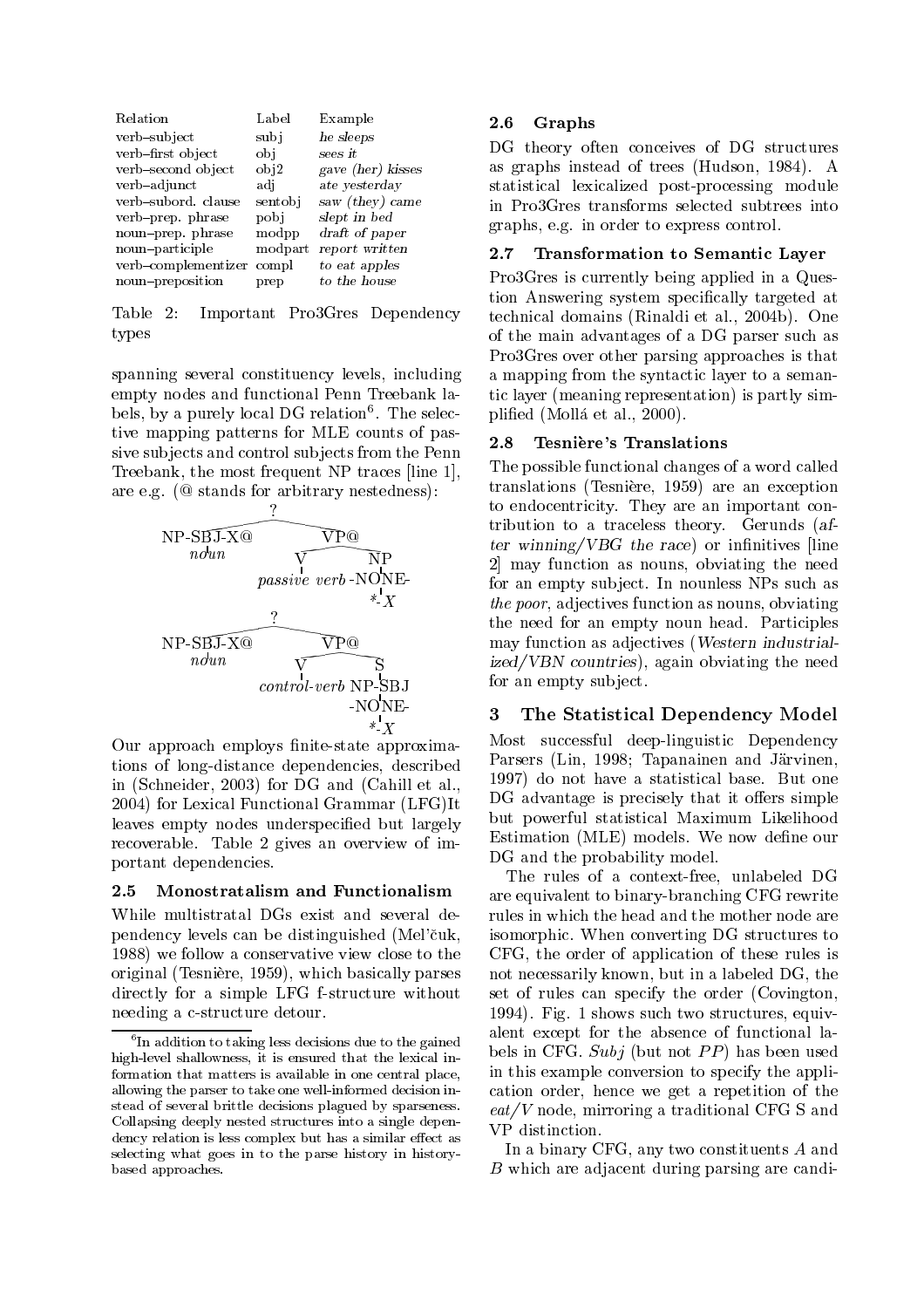

Figure 1: DG and CFG representation

dates for the RHS of a rewrite rule. As terminal types we use word tags.

$$
X \to AB, e.g.NP \to D T_N N \tag{1}
$$

In DG, one of these is isomorphic to the LHS, i.e. the head. This grammar is also a Bare Phrase Structure grammar known from Minimalism (Chomsky, 1995).

$$
B \to AB, e.g. \_NN \to \_DT\_NN
$$
 (2)

$$
A \to AB, e.g. \_VB \to \_VB\_PP
$$
 (3)

Labeled DG rules additionally use a syntactic relation label R. A non-lexicalized model would be:

$$
p(R|A \to AB) \cong \frac{\#(R, A \to AB)}{\#(A \to AB)}
$$
(4)

Research on PCFG and PP-attachment has shown the importance of probabilizing on lexical heads  $(a \text{ and } b)$ .

$$
p(R|A \to AB, a, b) \cong \frac{\#(R, A \to AB, a, b)}{\#(A \to AB, a, b)}
$$
(5)

All that  $A \rightarrow AB$  expresses is that the dependency relation is towards the right.

$$
p(R|right, a, b) \cong \frac{\#(R, right, a, b)}{\#(right, a, b)}
$$
(6)

e.g. for the Verb-PP attachment relation pobj (following (Collins and Brooks, 1995) including the description noun<sup>7</sup>)  $\mathbf{I}$  and  $\mathbf{I}$  and  $\mathbf{I}$  and  $\mathbf{I}$  and  $\mathbf{I}$  and  $\mathbf{I}$  and  $\mathbf{I}$  and  $\mathbf{I}$  and  $\mathbf{I}$  and  $\mathbf{I}$  and  $\mathbf{I}$  and  $\mathbf{I}$  and  $\mathbf{I}$  and  $\mathbf{I}$  and  $\mathbf{I}$  and  $\mathbf{I}$  and  $\mathbf{I}$  and

$$
p(pobj|right, verb, prep, desc.noun) \cong \\ \frac{\#(pobj, right, verb, prep, desc.noun)}{\#(right, verb, prep, desc.noun)}
$$

The distance (measured in chunks) between a head and a dependent is a limiting factor for the probability of a dependency between them.

$$
p(R, dist| right, a, b) \cong \frac{\#(R, dist, right, a, b)}{\#(right, a, b)}
$$
(7)

Many relations are only allowed towards one direction, the left/right factor is absent for them. Typical distances mainly depend on the relation. Ob jects usually immediately follow the verb, while a PP attached to the verb may easily follow only at the second or third position, after the object and other PPs etc. By application of the chain rule and assuming that distance is independent of the lexical heads we get:

$$
p(R, dist|a, b) \cong \frac{\#(R, a, b)}{\#(a, b)} \cdot \frac{\#(R, dist)}{\#R} \tag{8}
$$

We now explore Pro3Gres' main probability model by comparing it to (Collins, 1999), and an adaptation of it, (Dubey and Keller, 2003).

### 3.1 Relation of Pro3Gres to Collins Model 1

We will first consider the non-generative Model 1 (Collins, 1999). Both (Collins, 1999) Model 1 and Pro3Gres are mainly dependency-based statistical parsers over heads of chunks, a close relation can thus be expected. The (Collins, 1999) Model 1 MLE estimation is:  $P(R|\langle a,ataq\rangle, \langle b, btaq\rangle, dist) \cong$ 

$$
\frac{\#(R, \langle a, atag \rangle, \langle b, btag \rangle, dist)}{\#(\langle a, atag \rangle, \langle b, btag \rangle, dist)}\n \tag{9}
$$

Differences in comparison to  $(8)$  are:

- Pro3Gres does not use tag information. This is because, first, the licensing handwritten grammar is based on Penn tags.
- The second reason for not using tag information is because Pro3Gres backs off to semantic WordNet classes (Fellbaum, 1998) for nouns and to Levin classes (Levin, 1993) for verbs instead of to tags, which has the advantage of being more fine-grained.
- Pro3Gres uses real distances, measured in chunks, instead of a feature vector. Distance is assumed to be dependent only on R, which reduces the sparse data problem. (Chung and Rim, 2003) made similar observations for Korean.
- The co-occurrence count in the MLE denominator is not the sentence-context, but the sum of counts of competing relations. E.g. the object and adjunct relation are in competition, as they are licensed by the same tag sequence  $VB* NN*$ . Pro3Gres models attachment (thus decision) probabilities, viewing parsing as a decision pro-
- Relations  $(R)$  have a Functional DG definition, including LDDs.

 ${}^{7}PP$  is considered to be an exocentric category, since both the preposition and the description noun can be seen as head; in LFG they appear as double-head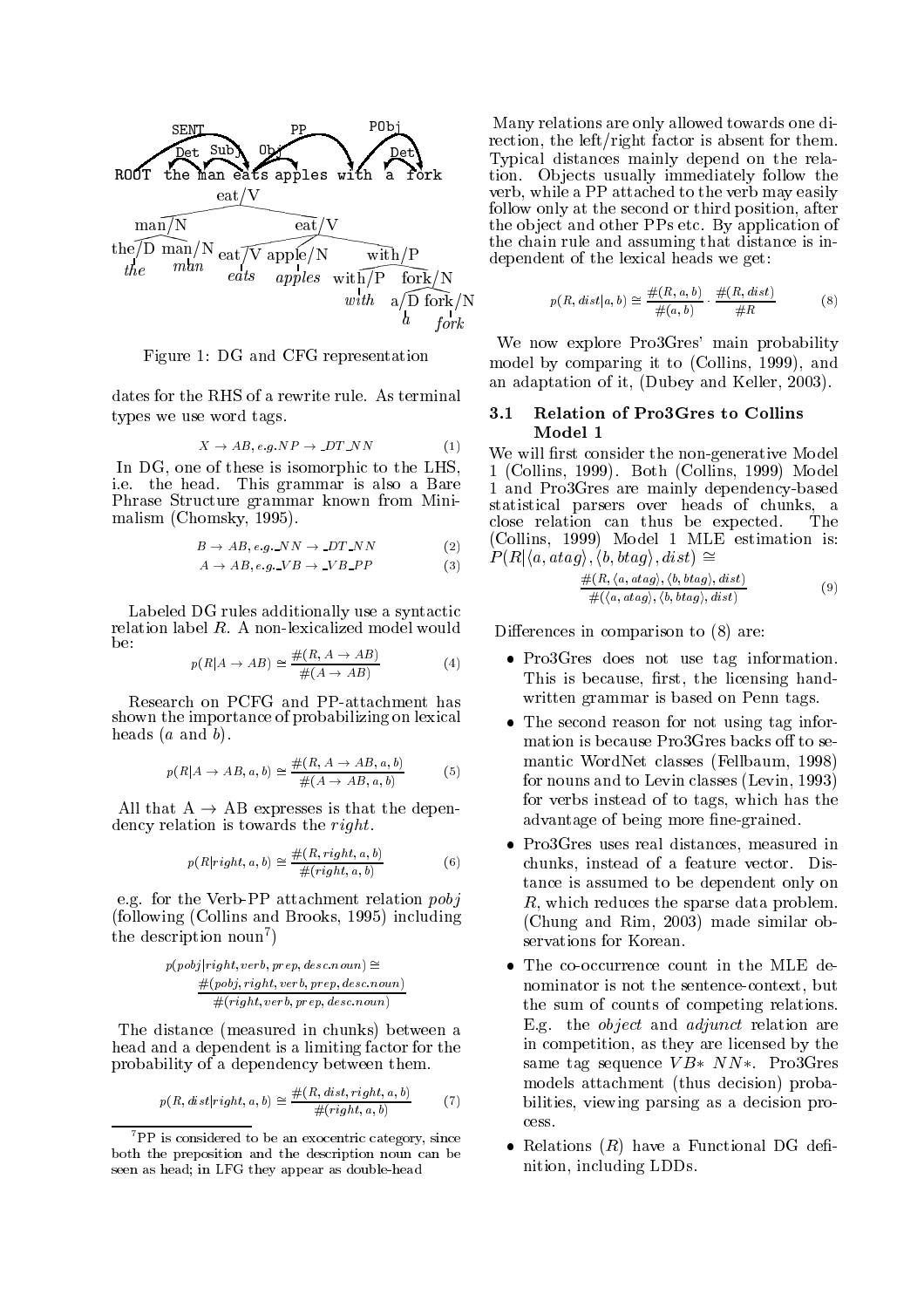#### 3.2 Relation to Collins Model 2

(Collins, 1999) Model 2 extends the parser to include a complement/adjunct distinction for NPs and subordinated clauses, and it includes a subcategorisation frame model.

For the subcategorisation-dependent generation of dependencies in Model 2, first the probabilities of the possible subcat frames are calculated and the selected subcat frame is added as a condition. Once a subcategorized constituent has been found, it is removed from the subcat frame, ensuring that non-subcategorized constituents cannot be attached as complement, which is one of the two major function of a subcat frame. The other major function of a subcat frame is to find all the subcategorized constituents. In order to ensure this, the probability when a rewrite rule can stop expanding is calculated. Importantly, the probability of a rewrite rule with a non-empty subcat frame to stop expanding is low, the probability of a rewrite rule with an empty subcat frame to stop expanding is high.

Pro3Gres includes a complement/adjunct distinction for NPs. The examples given in support of the subcategorisation frame model in (Collins, 1999) Model 2 are dealt with by the hand-written grammar in Pro3Gres.

Every complement relation type, namely  $subj, obj, obj2, sentobj, can only occur once per$ verb, which ensures one of the two major functions of a subcat frame, that non-subcategorized constituents cannot be attached as complements. This amounts to keeping separate subcat frames for each relation type, where the selection of the appropriate frame and removing the found constituent coincide, which has the advantage of a reduced search space: no hypothesized, but unfound subcat frame elements need to be managed. As for the second major function of subcat frames  $-$  to ensure that if possible all subcategorized constituents are found  $$ the same principle applies: selection of subcat frame and removing of found constituents coincide; lexical information on the verb argument candidate is available at frame selection time already. This implies that Collins Model 2 takes an unnecessary detour.

As for the probability of stopping the expansion of a rule  $-$  since DG rules are always binary  $-$  it is always 0 before and 1 after the attachment. But what is needed in place of interrelations of constituents of the same rewrite rule is proper cooperation of the different subcat types.

For example, the grammar rules only allow a noun to be  $obj2$  once  $obj$  has been found, or a verb is required to have a subject unless it is non-finite or a participle, or all objects need to be closer to the verb than a subordinate clause.

## 3.3 Relation to Dubey & Keller 03

(Dubey and Keller, 2003) address the question whether models such as Collins also improve performance on freer word order languages, in their case German. German is considerably more inflectional which means that discarding functional information is more harmful, and which explains why the NEGRA annotation has been conceived to be quite at (Skut et al., 1997). (Dubey and Keller, 2003) observe that models such as Collins when applied directly perform worse than an unlexicalized PCFG baseline. The fact that learning curves converge early indicates that this is not mainly a sparse data effect. They suggest a linguistically motivated change, which is shown to outperform the baseline.

The (Collins, 1999) Model 2 rule generation model for  $P \to L_m...L_1HR_1...R_n$ , is

$$
P(RHS|LHS) = P_h(H|P, t(P), l(P))
$$
  
\n
$$
\cdot \prod_{i=0}^{m} P_l(L_i, t(L_i), l(L_i)|P, H, t(H), l(H), d(i))
$$
  
\n
$$
\cdot \prod_{i=0}^{n} P_r(R_i, t(R_i), l(R_i)|P, H, t(H), l(H), d(i))
$$

| $P_h$ | P of head          | t(H) | tag of H head word                                                 |
|-------|--------------------|------|--------------------------------------------------------------------|
| LHS.  | left-hand side     |      | RHS right-hand side                                                |
|       |                    |      | $P_{l,1m}$ P(words left of head) $P_{r,1n}$ P(words right of head) |
| Н     | LHS Head Category  | P    | RHS Mother Category                                                |
| L.    | left Constit. Cat. | R.   | right Constit. Cat.                                                |
| l(H)  | head word of H     | d.   | distance measure                                                   |

Dubey & Keller suggest the following change in order to respect the NEGRA flatness:  $P_h$  is left unchanged, but  $P_l$  and  $P_r$  are conditioned on the preceding sister instead of on the head:

$$
P(RHS|LHS) = P_h(H|P, t(P), l(P))
$$
  
\n
$$
\cdot \prod_{i=0}^{m} P_l(L_i, t(L_i), l(L_i)|P, L_{i-1}, t(L_{i-1}), l(L_{i-1}), d(i))
$$
  
\n
$$
\cdot \prod_{i=0}^{n} P_r(R_i, t(R_i), l(R_i)|P, R_{i-1}, t(R_{i-1}), l(R_{i-1}), d(i))
$$

Their new model performs considerably better and also outperforms the unlexicalized baseline. The authors state that "[u]sing sister-head relationships is a way of counteracting the flatness of the grammar productions; it implicitly adds binary branching to the grammar." (ibid.). DG is binary branching by definition; adding binary branching implicitly converts the CFG rules into an ad-hoc DG.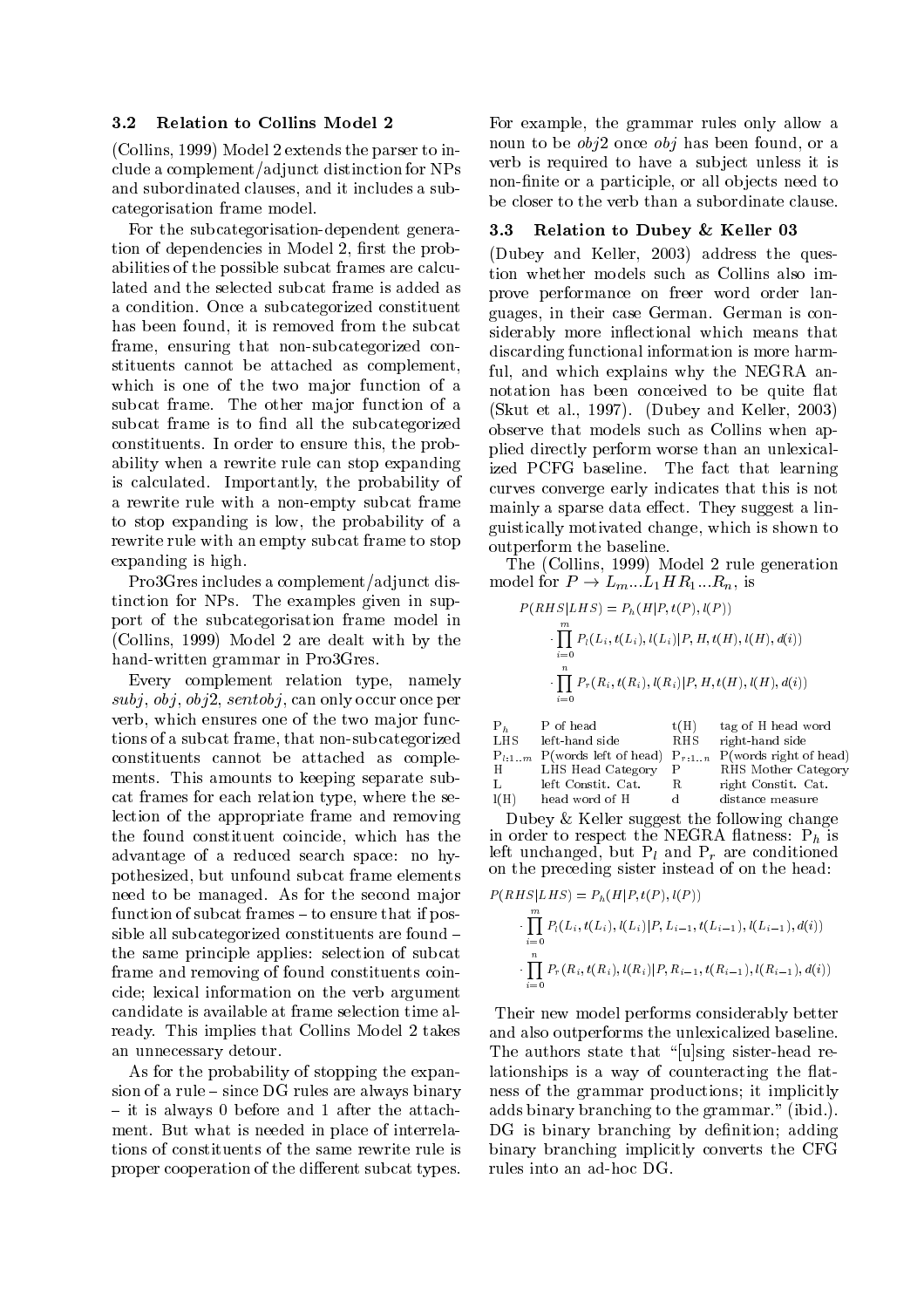Whether the combination ((Chomsky, 1995) merge) of two binary constituents directly projects to a "real" CFG rule LHS or an implicit intermediate constituent does not matter.

#### Observations

- What counts is each individual Functional DG dependency, no matter whether it is expressed as a sister-head or a head-head dependency, or stretches across several CFG levels (control, modpart etc.)
- Not adjacency (i,i-1) but headedness counts. Instead of conditioning on the preceding (i-1) sister, conditioning on the real DG head is linguistically more motivated<sup>8</sup>.
- Not adjacency  $(i, i-1)$  but the type of GR counts: the question why Dubey & Keller did not use the NEGRA GR labels has to arise when discussing a strongly in
ectional language such as German.
- The use of a generative model, calculating the probability of a rule and ultimately the probability of producing a sentence given the grammar only has theoretical advantages. For practical purposes, modeling parsetime decision probabilities is as valid.

With these observations in mind, we can compare Pro3Gres to (Dubey and Keller, 2003). As for the Base-NP Model, Pro3Gres only respects the best tagging & chunking result reported to it  $-$  a major source of errors (see section 4). In DG, projection (although not expansion) is deterministic. H and P are usually isomorphic, if not Tesniere-translations are rulebased. Since in DG, only lexical nodes are categories,  $P=t(P)$ .  $P_h$  is thus  $l(h)$ , the prior, we ignore it for maximizing. In analogy, also category  $(L/R)$  and their tags are identical. The revised formula is

$$
P(RHS|LHS) \cong l(h)
$$
  
\n
$$
\cdot \prod_{i=0}^{m} P_l(t(L_i), l(L_i)|P, t(L_{i-1}), l(L_{i-1}), d(i))
$$
  
\n
$$
\cdot \prod_{i=0}^{n} P_r(t(R_i), l(R_i)|P, t(R_{i-1}), l(R_{i-1}), d(i))
$$

If a DG rule is head-right, P is  $L_i$  or  $R_i$ , if it is head-left, P is  $L_{i-1}$  or  $R_{i-1}$ , respectively.

Headedness and not direction matters.  $L_i/R_i$ is replaced by  $H_i$  and  $L/R_{i-1/i+1}$  by H'. H' is understood to be the DG dependent, although, as mentioned, H' could also be the DG head in this implicit ad-hoc DG.

$$
P(RHS|LHS) \cong l(h)
$$
  

$$
\cdot \prod_{i=0}^{n+m} P_{l,r}(t(H_i), l(H_i)|t(H_i), t(H_i'), l(H_i'), d(i))
$$

 $P(t(H_i)|t(H_i), t(H_i'))$  is a projection or attachment grammar model modeling the unlexicalized probability of  $t(H)$  and  $t(H')$ participating in a binary rule with  $t(H)$  as head  $\overline{\phantom{a}}$  the *merge* probability in Bare Phrase . Structure (Chomsky, 1995); an unlabeled version of (4).  $P(t(H_i), l(H_i)|t(H_i), t(H_i'), l(H_i'))$ is a lexicalized version of the same pro $jection$  or  $attachment$  grammar model:  $P(t(H_i), l(H_i)|t(H_i), t(H_i'), l(H_i', d(i)))$  in addition conditions on the distance<sup>9</sup>. Pro3Gres expresses the unlexicalized rules by licensing  $\mathbf{r}$ in Pro3Gres' model, because semantic backoffs and tag-based licensing rules are used.

$$
P(d(i)|l(H_i), l(H_i'))\tag{10}
$$

The Pro3Gres main MLE estimation (8)  $(l(H) = a, l(H') = b)$  differs from (10) by using labeled DG, and thus from the Dubey & Keller Model by using a consistent functional DG.

#### $\overline{4}$ **Evaluation**

(Lin, 1995; Carroll et al., 1999) suggest evaluating on the linguistically meaningful level of dependency relations. Two such evaluations are reported now.

First, a general-purpose evaluation using a hand-compiled gold standard corpus (Carroll et al., 1999), which contains the grammatical relation data of 500 random sentences from the Susanne corpus. The performance (table 3), according to (Preiss, 2003), is similar to a large selection of statistical parsers and a grammatical relation nder. Relations involving LDDs form part of these relations. A selection of them is also given: WH-Subject (WHS), WH-Object (WHO), passive Subject (PSubj), control Subject (CSubi), and the anaphor of the relative clause pronoun  $(RclSubiA)$ .

<sup>9</sup>Since normalized probabilities are used  $P(t(H_i), t(H_i) | t(H_i), t(H_i), t(H_i, a(t))) =$ 

 $P(t(H_i), d(i)|t(H_i), t(H_i'), l(H_i), l(H_i'))$ 

<sup>8</sup> In primarily right-branching languages such as English or German (i-1) actually amounts to being the head in the ma jority of, but not all cases. In a more functional DG perspective such as the one taken in Pro3Gres, these languages turn out to be less right-branching, however, with prepositions or determiners analyzed as markers to the nominal head or complementizers or relative pronouns as markers to the verbal head of the subclause.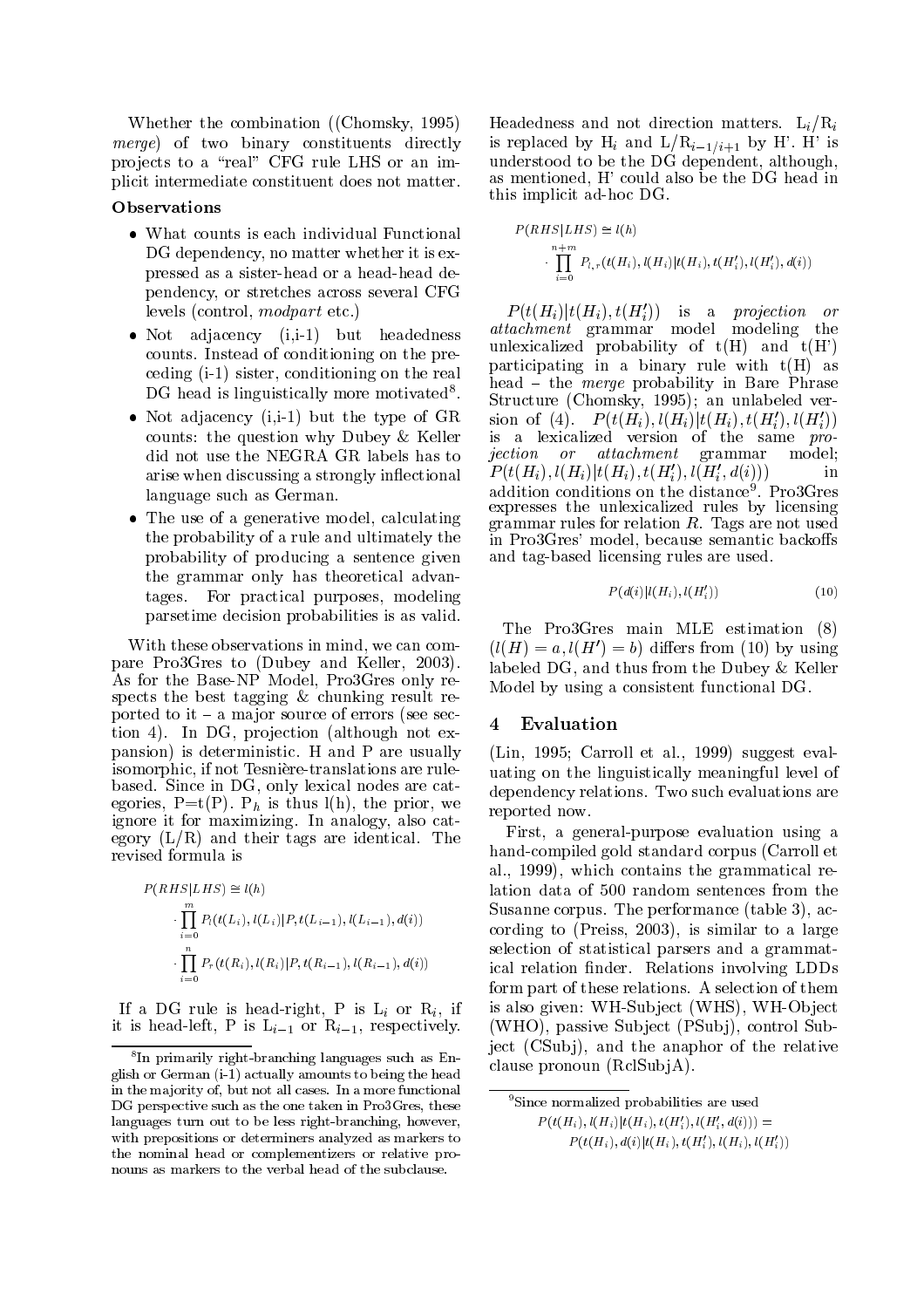|                  | [CARROLL   Percentages for some relations, general, on Carroll testset |    |    |    |                                              | only LDD-involving |    |     |     |                              |
|------------------|------------------------------------------------------------------------|----|----|----|----------------------------------------------|--------------------|----|-----|-----|------------------------------|
|                  |                                                                        |    |    |    | Subject Object noun-PP verb-PP subord clause |                    |    |     |     | WHS WHO PSubj CSubj RclSubjA |
| Precision        | -91                                                                    | 89 | 73 | 74 | 68                                           | 92                 | 60 | n/a | -80 | 89                           |
| Recall           | 81                                                                     | 83 | 67 | 83 | n/a                                          | 90                 | 86 | 83  | n/a | 63                           |
| <b>GENIA</b>     | Percentages for some relations, general, on GENIA corpus               |    |    |    |                                              |                    |    |     |     |                              |
|                  |                                                                        |    |    |    | Subject Object noun-PP verb-PP subord clause |                    |    |     |     |                              |
| <b>Precision</b> | -90                                                                    | 94 | 83 | 82 |                                              |                    |    |     |     |                              |
| Recall           | 86                                                                     | 95 | 82 | 84 |                                              |                    |    |     |     |                              |

Table 3: Evaluation on Carroll's test suite on subj, obj, PP-attachment and clause subord. relations and a selection of 5 LDD relations, and on the terminology-annotated GENIA corpus

Secondly, to answer how the parser performs over domains markedly different to the training corpus, to test whether terminology is the key to a successful parsing system, and to assess the impact of chunking errors, the parser has been applied to the GENIA corpus (Kim et al., 2003), 2000 MEDLINE abstracts of more than 400,000 words describing the results of Biomedical research, which is annotated for multi-word terms and thus contains near-perfect chunking. 100 random sentences from the GENIA corpus have been manually annotated and compared to the parser output (Rinaldi et al., 2004a).

#### 5 **Conclusions**

We have discussed how DG allows the expression of the majority of LDDs in a contextfree way and shown that DG allows for simple but powerful statistical models. An evaluation shows that the performance of its implementa- $\mu$  is state-of-the-art<sup>--</sup>. Its parsing speed of  $\mu$ about 300,000 words per hour is very good for a deep-linguistic parser and makes it fast enough for unlimited application.

## References

- Steven Abney. 1995. Chunks and dependencies: Bringing processing evidence to bear on syntax. In Jennifer Cole, Georgia Green, and Jerry Morgan, editors, Computational Linguistics and the Foundations of Linguistic Theory, pages  $145-164$ . CSLI.
- M. Burke, A. Cahill, R. O'Donovan, J. van Genabith, and A. Way. 2004. Treebankbased acquisistion of wide-coverage, probabilistic LFG resources: Project overview, results and evaluation. In The First International Joint Conference on Natural Language Processing (IJCNLP-04), Workshop "Beyond shallow analyses - Formalisms and statistical modeling for deep analyses", Sanya City, China.
- Aoife Cahill, Michael Burke, Ruth O'Donovan, Josef van Genabith, and Andy Way. 2004. Long-distance dependency resolution in automatically acquired wide-coverage PCFGbased LFG approximations. In Proceedings of ACL-2004, Barcelona, Spain.
- John Carroll, Guido Minnen, and Ted Briscoe. 1999. Corpus annotation for parser evaluation. In Proceedings of the EACL-99 Post-Conference Workshop on Linguistically Interpreted Corpora, Bergen, Norway.
- Eugene Charniak. 2000. A maximum-entropyinspired parser. In Proceedings of the North American Chapter of the  $ACL$ , pages 132-139.
- Noam Chomsky. 1995. The Minimalist Program. The MIT Press, Cambridge, Massachusetts.
- Hoojung Chung and Hae-Chang Rim. 2003. A new probabilistic dependency parsing model for head-final, free word order languages.  $IE$ -ICE Transaction on Information & System, E86-D, No. 11:2490-2493.
- Michael Collins and James Brooks. 1995. Prepositional attachment through a backedoff model. In Proceedings of the Third Workshop on Very Large Corpora, Cambridge, MA.
- Michael Collins. 1999. Head-Driven Statistical Models for Natural Language Parsing. Ph.D. thesis, University of Pennsylvania, Philadelphia, PA.
- Michael A. Covington. 1994. An empirically motivated reinterpretation of Dependency Grammar. Technical Report AI1994-01, University of Georgia, Athens, Georgia.
- Amit Dubey and Frank Keller. 2003. Probabilistic parsing for German using sister-head dependencies. In Proceedings of the 41st Annual Meeting of the Association for Computational Linguistics, Sapporo.
- Jason Eisner. 2000. Bilexical grammars and their cubic-time parsing algorithms. In Harry

<sup>10</sup>We are currently starting evaluation on the PARC 700 corpus